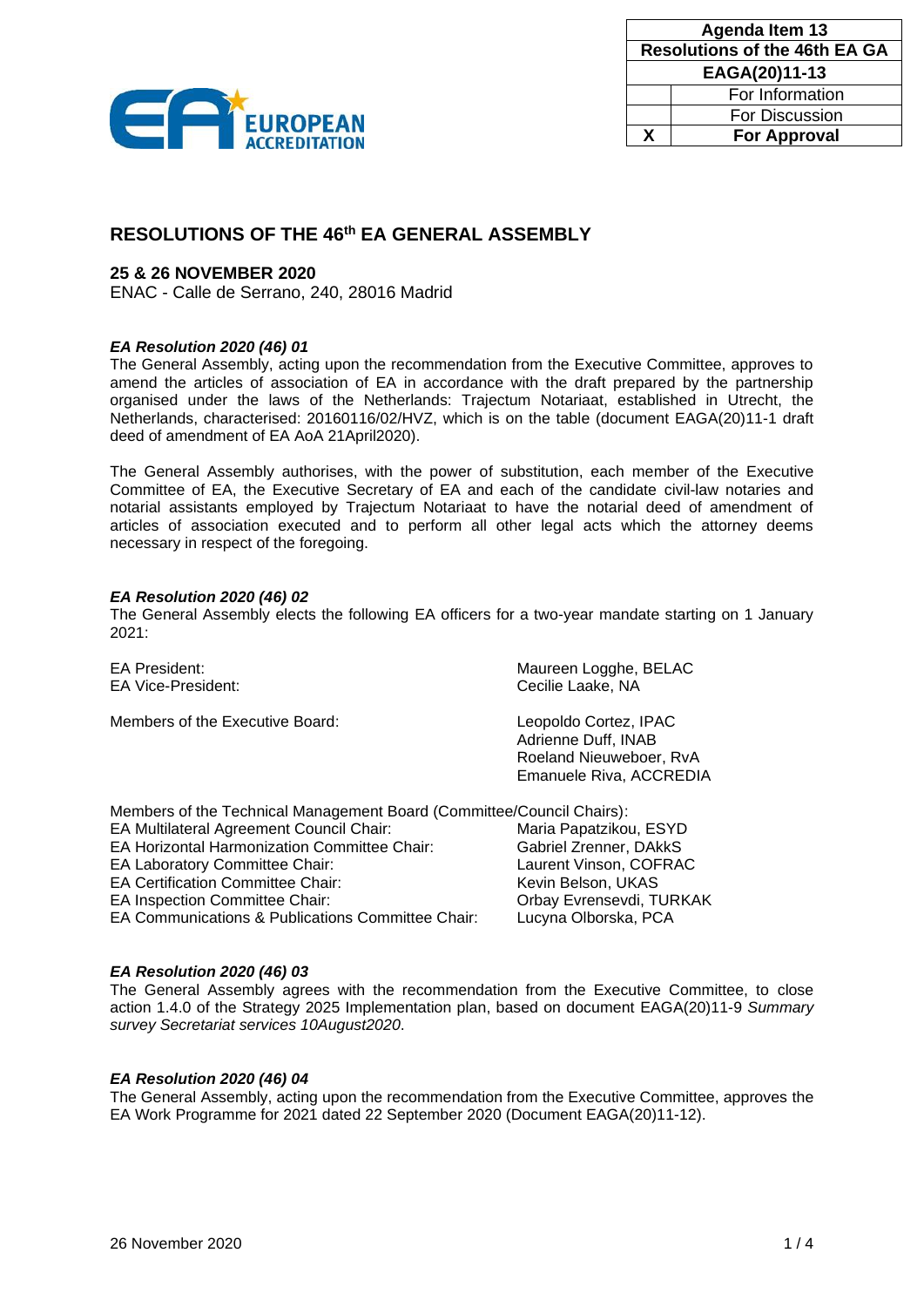# *EA Resolution 2020 (46) 05*

The General Assembly, acting upon the recommendation of the Executive Committee, endorses the mandatory application of the following documents, issued by the EU Agency for Railways (ERA):

- EAGA(20)11-20 Sectorial scheme for accreditation-ECM-1172-002 V3-1 and
- EAGA(20)11-21 ERA-1172-003 V1.1 -ECM Certification Scheme.

Between 16 June 2020 and 16 June 2021, under Article 6(3) of Commission Implementing Regulation (EU) 2019/779, certification bodies may comply with either the previous or the new accreditation scheme.

As of 16 June 2021, certification bodies shall be accredited in accordance with the new sectoral accreditation scheme in order to be able to perform the activity of certification also for the scope of other categories of vehicles.

#### *EA Resolution 2020 (46) 06*

The General Assembly ratifies the results of the electronic ballots completed since the General Assembly meeting held in November 2019 according to Document EAGA(20)11-07.

#### *EA Resolution 2020 (46) 07*

The General Assembly, acting upon recommendation from the Multilateral Agreement Council (MAC), agrees that the EA MAC starts a new work item to revise EA-2/02: *Procedure for the evaluation of a National Accreditation Body*, according to the rationale for revision set out in Document EAGA(20)11- 19.

#### *EA Resolution 2020 (46) 08*

The General Assembly, acting upon recommendation from the Executive Committee, agrees that the Executive Committee starts a new work item to revise EA-1/21: *EA Internal Procedure for Liaison Activities*, according to the rationale for revision set out in Document EAGA(20)11-14.

#### *EA Resolution 2020 (46) 09*

The General Assembly, acting upon recommendation from the Executive Committee, agrees that, in case that the European regulator publishes a new legislation, which includes the accreditation of CABs, without defining the applicable harmonized standard for accreditation, the HHC shall define the standard for accreditation, in consultation with the Technical Committees (if needed).

EA National Accreditation Bodies should wait with the accreditation of CABs regarding the new European legislation until the HHC has defined the applicable harmonized standard.

#### *EA Resolution 2020 (46) 10*

The General Assembly, acting upon recommendation from the Executive Committee, endorses the revised forecast of the accounts 2020 (Document EAGA(20)11-24).

#### *EA Resolution 2020 (46) 11*

The General Assembly, acting upon recommendation from the Executive Committee, endorses the revised budget 2021 (Document EAGA(20)11-26).

#### *EA Resolution 2020 (46) 12*

The General Assembly, acting upon recommendation from the Executive Committee, endorses the revised membership fee schedule for 2021 (Document EAGA(20)11-33).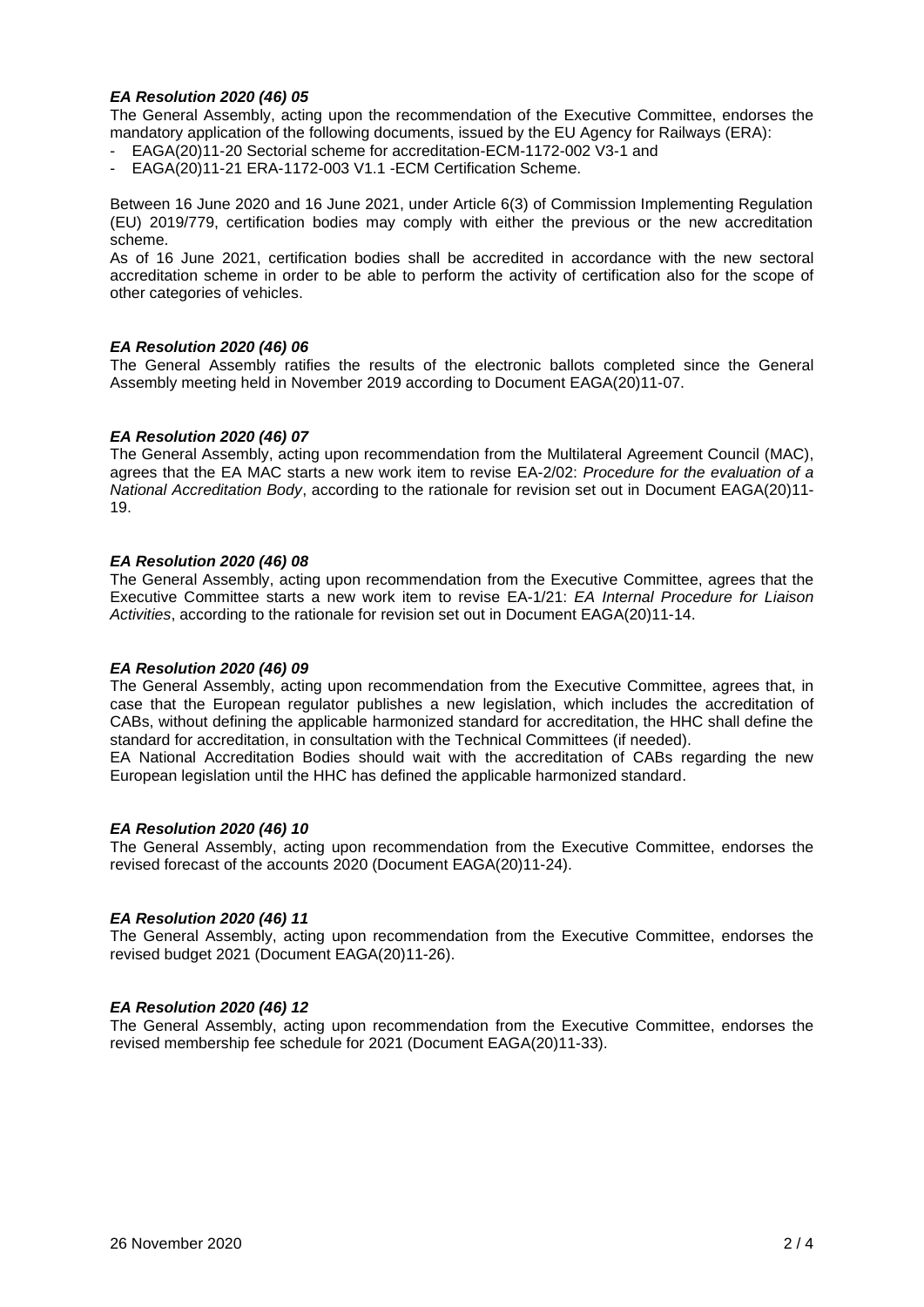# *EA Resolution 2020 (46) 13*

The General Assembly, acting upon recommendation from the Executive Committee, agrees that the Certification Committee revises EA-3/12: *EA Policy for the Accreditation of Organic Production Certification* in order to align it with Regulation (EC) No. 2020/1693 amending, due to the Covid-19 pandemic, Regulation (EC) No. 2018/848 on organic production as regards its date of application postponed to 1 January 2022. The clauses to be revised are:

- § 4.4 Assessment program (accreditation cycle of 4 years to be confirmed)
- § 4.7 The number of witnesses (number can be confirmed for high risk countries)
- § 4.8 Extending accreditation to specific areas of activity
- § 4.10 Suspension

Because of the mandatory nature of these changes and that EA-3/12 has been revised and published in July 2020, the revision shall be - in derogation from EA-1/14 *Procedure for Development and Approval of EA Documents and Adoption of ILAC/IAF Documents* - directly balloted, without any commenting period.

#### *EA Resolution 2020 (46) 14*

The General Assembly, acting upon the recommendation from the Executive Committee, agrees that EA withdraws the following two resolutions:

#### *EA Resolution 2011 (27) 06*

*The General Assembly notes EA/GA(11)20 as stating EA's position on Evaluation of the impartiality and objectivity requirements of ISO/IEC17011 with particular focus on governmental national accreditation bodies.*

## *EA Resolution 2011 (27) 07*

*The General Assembly supports that the Multilateral Agreement Council should include the contents of EA/GA(11)20 stating EA's position on Evaluation of the impartiality and objectivity requirements of ISO/IEC17011 with particular focus on governmental national accreditation bodies(EA Resolution 2011(27)06), into the training process for all EA peer evaluators to ensure common understanding and harmonisation of approach.*

#### *EA Resolution 2020 (46) 15*

The General Assembly adopts the following ILAC decision dated 11 June 2020:

Based on the ILAC AMC recommendation, the ILAC General Assembly decided that the end of *the transition period adopted as part of the ILAC Resolution GA 20.15 (November 2016) be extended from 30 November 2020 to 1 June 2021 to ensure all laboratories are able to be transitioned under the restrictions imposed as a result of the global coronavirus disease 2019 (COVID-19) outbreak.*

#### *EA Resolution 2020 (46) 16*

The General Assembly adopts the following IAF resolution at the online IAF Annual General Assembly on 5 November 2020, as applicable to EA and its members:

**IAF Resolution 2020-18** – (Agenda Item 10.1) **Transitional Arrangement for ISO/IEC 27006:2015 AMD 1:2020** - The General Assembly, acting on the recommendation of the Technical Committee, resolved that the Transitional Arrangement associated with *ISO/IEC 27006:2015 AMD 1:2020 - Information technology - Security techniques - Requirements for bodies providing audit and certification of information security management systems – Amendment 1*, will be two years from the last day of the month of publication of the amended standard.

Within this transition timeline:

• ABs shall be ready to carry out transition assessments for ISO/IEC 27006:2015 AMD 1:2020, within eight months from the last day of the month of publication of the amended standard.